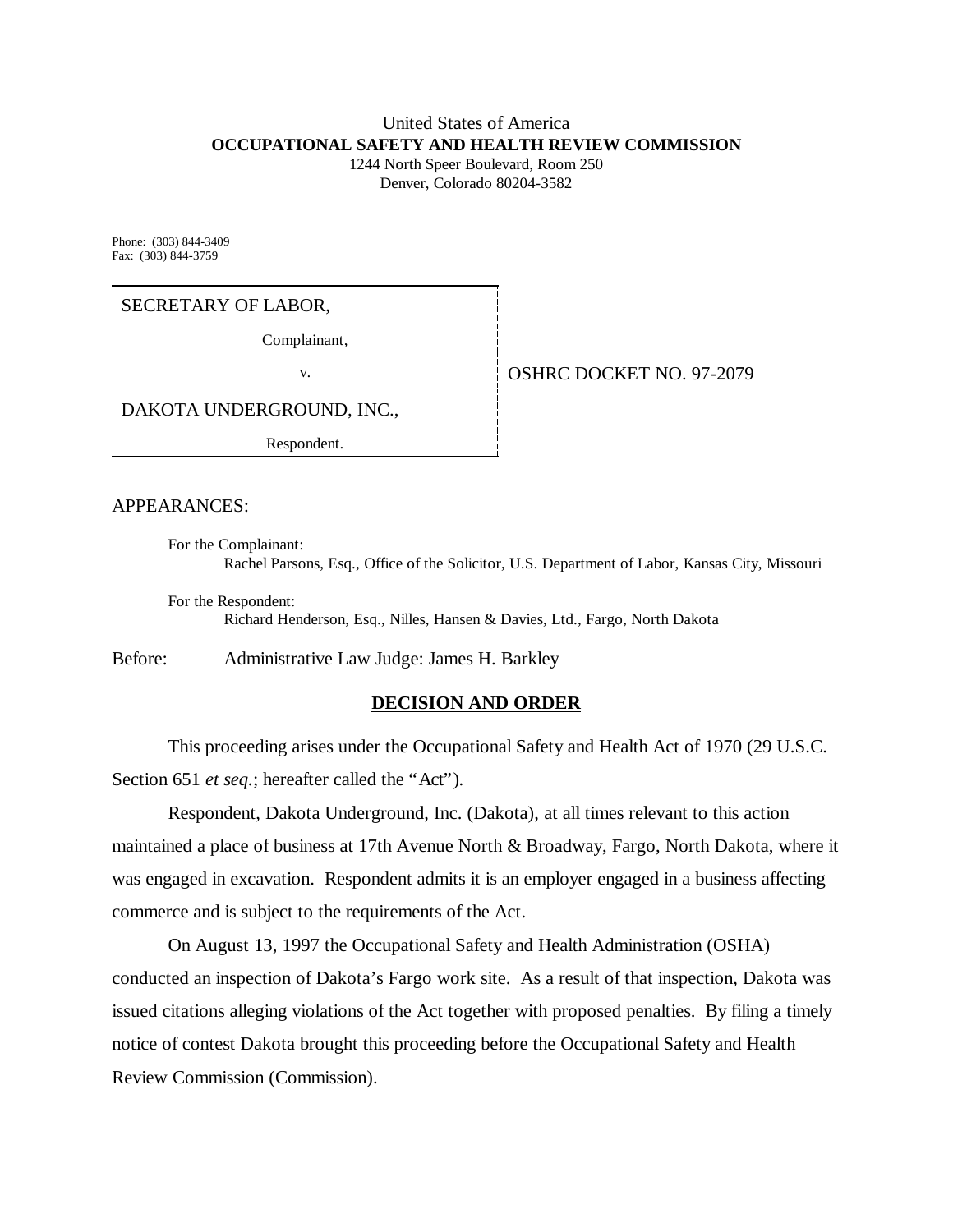On August 26, 1998, a hearing was held in Fargo, North Dakota. The parties have submitted briefs on the issues and this matter is ready for disposition.

#### **Facts**

Compliance Officer (CO) Earl Lagro testified that he was driving in the area of Broadway and 19th Street in Fargo when he saw a backhoe in operation (Tr. 67). Lagro stopped and walked over to the excavation site, which consisted of two trenches, the "east" trench running north-south on the east side of Broadway; with a shorter leg running approximately 30-40 feet east-west along 17th Avenue and joining the north-south leg at the intersection (Tr. 75-76; Exh. C-8; *See* illustration #1). Lagro testified that he measured the north-south leg at 4 feet 6 inches wide and 8 feet 4 inches deep, and that the depth of the east-west leg was consistent (Tr. 85, 100-01, 160; Exh. C-11). Neither leg was sloped or shored (Tr. 95). In addition, there was an excavation on the west side of Broadway to the north of 17th Avenue, referred to as the "west" trench (Tr. 86; Exh. C-8, C-16). The west trench was 6 feet wide, 10 feet deep and 16 feet long, and was neither sloped nor shored (Tr. 87, 96; Exh. C-12, C-16A, C-16B). The west trench undercut the curb and street by approximately 2 feet (Tr. 91, 97). It is stipulated that the soil in both trenches was Type B (Tr. 10).

Lagro testified that he saw a Dakota employee, Lawrence Moran, in the east trench walking towards the T where the trench joins the north-south leg (Tr. 73, 109). Moran admitted that he spent approximately 10 minutes hooking up a service, as he had been doing at the T (Tr. 118, 291; Exh. C-18, C-19). Lagro additionally stated that for several minutes, Moran was in the trench without any means of egress from the portion of the trench where he was working (Tr. 95). As Lagro videotaped Moran, another employee placed a ladder in the trench (Tr. 95, 111; Exh. C-14, C-19). Moran testified that a ladder had been in use throughout the day, and was being moved along with the trench box as work progressed (Tr. 289). Lagro testified that Gary Rolstad, the site superintendent, was operating a backhoe at the south end of the north-south trench and had a clear view of the entire trench, and had to have seen in the trench (Tr. 10, 74, 95, 112).

Lawrence Moran testified that he attended weekly safety meetings, during which his foremen instructed him to work from a trench box, with a ladder available for egress (Tr. 285-86). Moran stated that the trench box and ladder were moved as work progressed in the trench (Tr.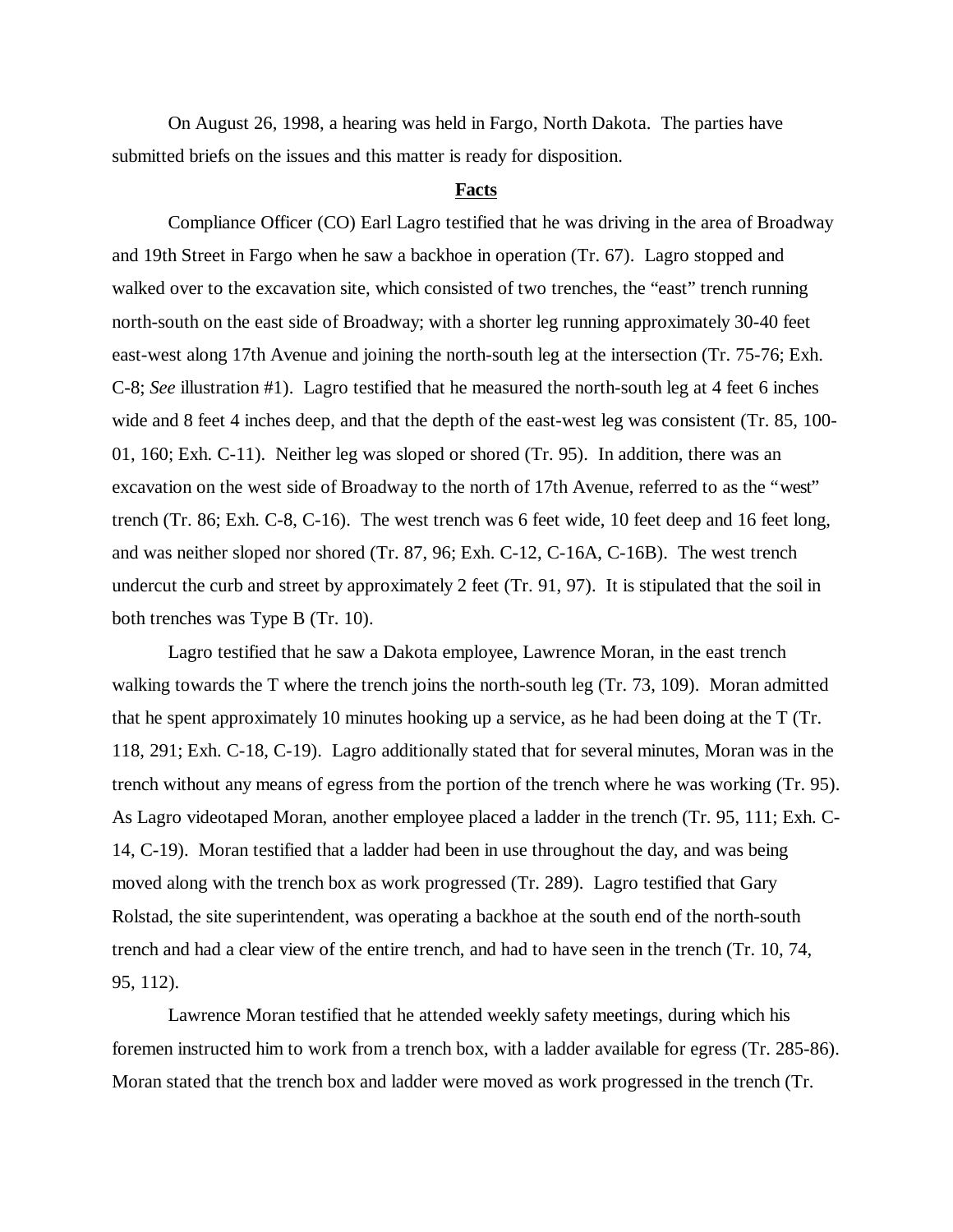288-89). Nonetheless, Moran admitted that when hooking up services he sometimes steps out of the trench box; he estimated he worked outside the box for about 10 minutes during the OSHA inspection (Tr. 290-91). Moran testified that Rolstad could see him in the trench (Tr. 296; *See also,* testimony of Greg Rolstad, Exh R-1, p. 49).

Lagro further testified that he watched two other employees, Greg Villanueva and Jesse Reller, in the north-south leg of the east trench trying to push a copper pipe through an abandoned pipe underneath the street (Tr. 72-73, 107-08; Exh. C-17). Lagro stated that the employees were working outside a trench box located two or three feet north of them in the trench (Tr. 73). Lagro stated that, after two or three minutes, Villanueva and Reller came out of the trench; Villanueva crossed the road and went down a ladder into the west trench (Tr. 74, 109). Lagro observed Villanueva working in the undercut portion of the trench hooking a chain onto the bucket of a second backhoe (Tr. 77, 91). Lagro videotaped Villanueva in the trench standing in ankle high water (Tr. 77, 94; Exh. C-14). Lagro guessed Villanueva was in the trench for at least five minutes (Tr. 80). Lagro stated that he did not observe any water pumps in the area (Tr. 96, 133). Lagro further testified that Villanueva returned to the trench on the east side of Broadway after exiting the west trench (Tr. 106).

Jesse Reller testified that Rolstad did not give him any specific instructions as to how to perform his job; merely telling him to help Villanueva (Tr. 272-75). Reller stated that he entered the trench on the east side of Broadway, and went into the trench box (Tr. 273). Reller testified that there was no room for Villanueva in the trench box, he did not believe they could have pushed the copper pipe through the existing pipe from inside the trench box (Tr. 274, 280). Lowell Johnson, Dakota's president, admitted that sheeting and/or shoring could have been used in lieu of a trench box to perform the job (Tr. 341).

Reller knew Villanueva entered the west trench without using a trench box (Tr. 276). Reller testified that they were frustrated, and thought they could get in and out of the trench quickly (Tr. 277). Reller testified that Dakota did have a written safety program, which was updated in 1994 (Tr. 261-62; Exh. C-4, C-5). Reller stated that Dakota sponsors a safety training course, which is attended by all its employees; Reller attended the course in the spring of 1994 and again in the spring of 1998 (Tr. 263). In addition, Reller stated, Dakota's supervisory personnel hold weekly safety meetings at the job site (Tr. 264). Reller testified that violations of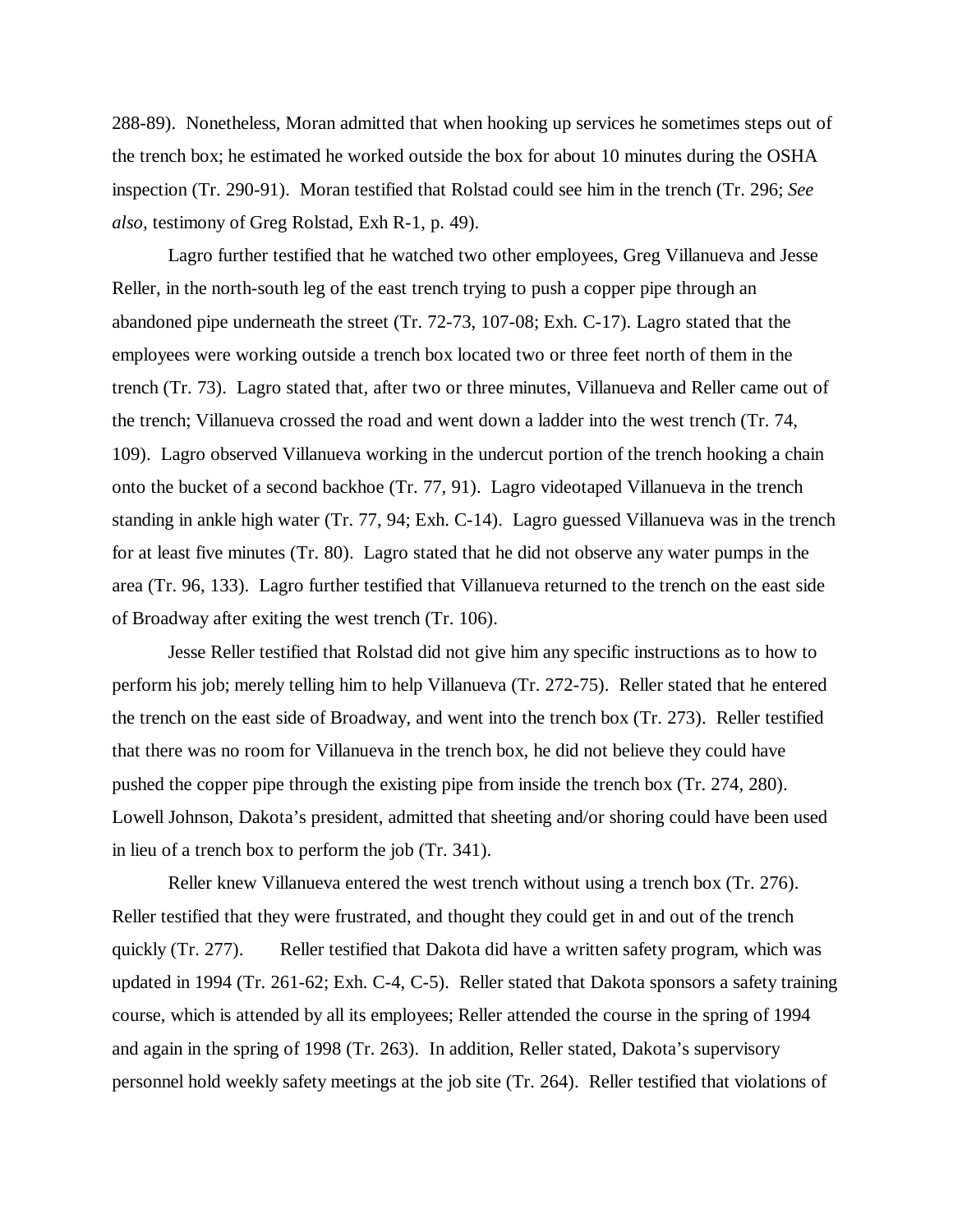Dakota's safety policies result in a verbal warning from a superintendent or foreman (Tr. 265). Reller stated that a third reprimand would result in dismissal (Tr. 266). Reller had seen employees reprimanded, but did not know of anyone who had been fired or suspended (Tr. 265-66, 281).

Reller did not know whether Rolstad held regular safety meetings at the North Broadway job, because he was not there in the mornings (Tr. 268). Reller stated that he knew he and Villanueva wouldn't be fired if they got caught working in the trench without a trench box, though Rolstad would be hard on them for the rest of the season (Tr. 277). Reller testified that he had never been reprimanded before this incident (Tr. 278). After the OSHA inspection Lowell Johnson told Reller he would be fired if such an incident ever happened again (Tr. 278). In May, 1998, Reller was promoted to superintendent (Tr. 279).

Lagro testified that he asked superintendent Rolstad why his men were working outside of the trench boxes on site. Rolstad told him that it was difficult to keep the trench box in position at all times (Tr. 113). Lagro admitted that he did not ask Rolstad, the "competent person" as defined by §1926.650(b) (Tr. 10), whether he had inspected the west trench (Tr. 166). Lagro did not know whether the water in the west trench was present when Rolstad first dug it out (Tr. 167).

Gary Rolstad, who was unable to attend the August 26 hearing for medical reasons, testified in an August 24, 1998 deposition (Exh. R-1). Rolstad testified that when a man was down in the trench, there was always a ladder within arms length of the box (Exh. R-1, p. 27). Rolstad stated that if they didn't move the ladder right away it was because no one was down in the hole (Exh. R-1, p. 25).

 Rolstad testified that he was qualified as a competent person (Exh. R-1, p. 41). Rolstad stated that he dug the west trench, breaking the abandoned pipe and releasing the water in the pipe into the trench (Exh. R-1, p. 29-30). Rolstad stated that he inspected the trench and had pumps put into the hole to remove the water (Exh. R-1, p. 30).

Rolstad testified that he was responsible for the enforcement of Dakota's safety rules on the job site (Exh. R-1, p. 17). Employees violating the rules were "chewed out;" repeated violations would result in termination (Exh. R-1, p. 18). Rolstad testified that he had fired an employee for safety violations in 1994 (Exh. R-1, p. 18). Dakota keeps no records of its disciplinary actions; Rolstad did not state the reason for the termination (Tr. 325). Rolstad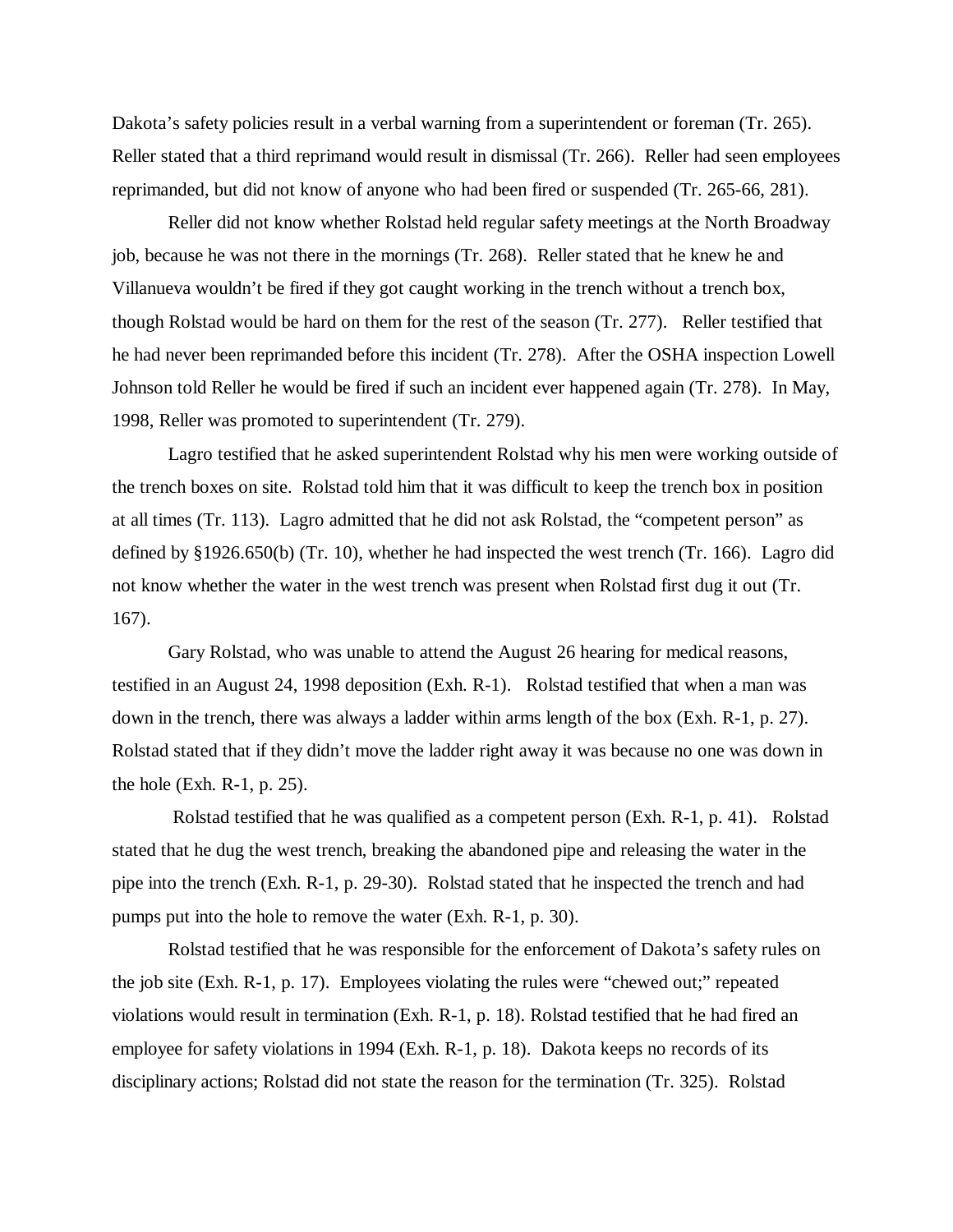generally worked with the same six man crew (Exh. R-1, p. 12, 53). Rolstad admitted that his men would occasionally "get a slack period;" he would catch them going out of the box and would have to yell at them to get them back in (Exh. R-1, p. 25-26). Rolstad testified that the employees would "chuckle and kind of hit their head, oh, yeah, I forgot about it" (Exh. R-1, p. 27).

Rolstad stated that he assumed Greg Villanueva would use the trench box to push the copper through the existing pipe because he was a "pretty smart person" and Rolstad had never seen him working outside the box before (Exh. R-1, p. 32-33). Rolstad testified that he spoke to Villanueva after the OSHA inspection, but didn't reprimand him, merely reminding him about the safety rules (Exh. R-1, p.36).

Lagro testified that the violations were willful because they took place in full view of the superintendent on site, Gary Rolstad. Rolstad had been present during prior OSHA inspections which resulted in citations (Tr. 122). Lagro stated that he had personally discussed the sloping requirements with Rolstad at the time of the prior inspection (Tr. 124). The only discipline Rolstad received as a result of the OSHA inspection was a reduction in his Christmas bonus (Tr. 326).

Lagro stated that the cited violations were high gravity, in that the three cited employees were exposed to a cave-in hazard; which would, in all probability result in serious injury or death (Tr. 120-21). Lagro believed that the likelihood of a cave-in in the trenches was exacerbated by fissures in the trench (Tr. 99, 121-22). Lagro stated that the soil in the trench was previously disturbed, to lay the original, abandoned pipe, and so was more likely to cave in (Tr. 154). In the west trench, the presence of water and the undercutting of the curb and sidewalk increased the likelihood of an accident occurring (Tr. 99, 121-23).

 Lagro testified that no adjustment was made in the proposed penalty for size, good faith, or history because Dakota had been cited several times previously for willful violations of the Act (Tr. 124-27). Bruce Beelman, the OSHA area director (Tr. 181) testified that in June 1996, Dakota was cited for violations of the OSHA trenching standards. The matter was settled; a final order was entered affirming two serious and one willful citations; total penalties of \$25,000.00 were assessed (Tr. 186; Exh. C-13, p.2). In August 1994, citations were issued against Dakota for two willful violations of the trenching standards. The citations were settled; the classification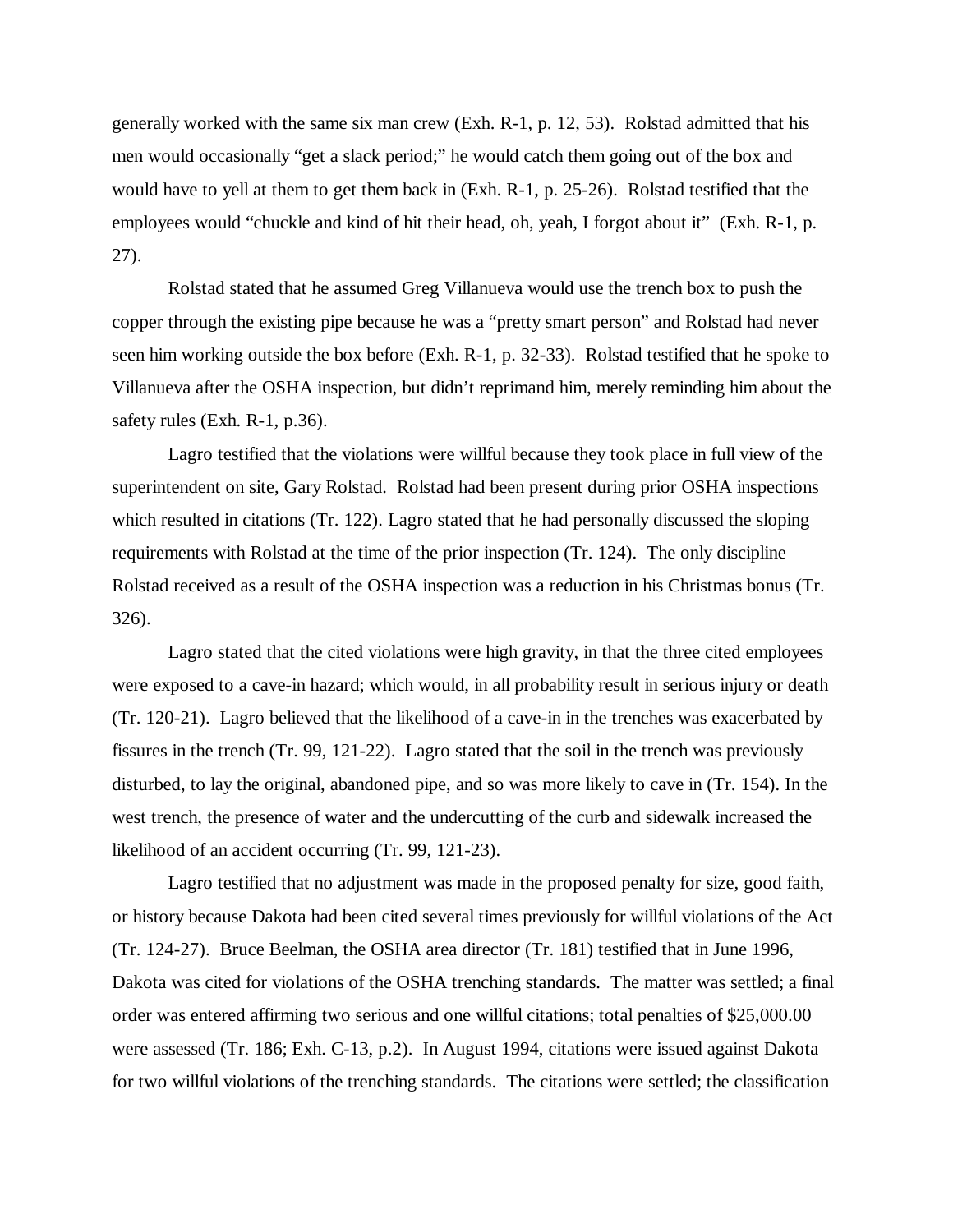was removed from the violations; a penalty of \$20,000.00 was assessed (Tr. 188; Exh. C-13, p.4). In the February 16, 1995 agreement settling the 1994 citation, Dakota agreed to immediately hire a safety consultant (Tr. 200-01; Exh. C-22a). Not until January 1998, did OSHA received confirmation of the required abatement; a safety consultant had been hired over two years later, in June, 1997 (Tr. 200; Exh. C-21c).

OSHA also took into account the citations of Dakota's predecessor, Johnson Construction, because both companies were owned by Lowell Johnson, who also served as president of each (Tr. 185). In January 1988, October 1987, Johnson was cited for willful violations of the trenching standards. The matters were settled and penalties of \$5,000.00, and \$4,200.00 were assessed (Tr. 193; Exh. C-13). In October 1985, Johnson was cited for a repeat violation of the trenching standards; the matter was settled and a \$960.00 penalty assessed (Tr. 194; Exh. C-13).

Beelman testified that Dakota's annual sales were \$15 million in 1997 (Tr. 184). Lowell Johnson testified that Beelman's information was incorrect; stating that Dakota's gross sales were less than \$10 million in 1997 (Tr. 314).

## **Alleged Violation of §1926.651(c)(2)**

Willful citation 1, item 1 alleges:

29 CFR 1926.651(c)(2): A stairway, ladder, ramp or other safe means of egress was not located in trench excavations that were 4 feet (1.22m) or more in depth so as to require no more than 25 feet (7.62m) of lateral travel for employees:

(a) At the construction site at 17 Avenue North and Broadway Street, Fargo, North Dakota, a ladder was not provided for the employee in the trench.

The cited standard provides:

A stairway, ladder, ramp or other means of safe egress shall be located in trench excavations that are 4 feet or more in depth so as to require no more than 25 feet of lateral travel for employees.

#### *Discussion*

Rolstad's testimony, that a ladder was always placed within arm's reach of the trench box is clearly refuted by the testimony of the CO, who stated that there was no means of egress in the trench where Lawrence Moran was working, and by the videotape, which shows a ladder being placed in the area while the CO taped. The record establishes that although a ladder was present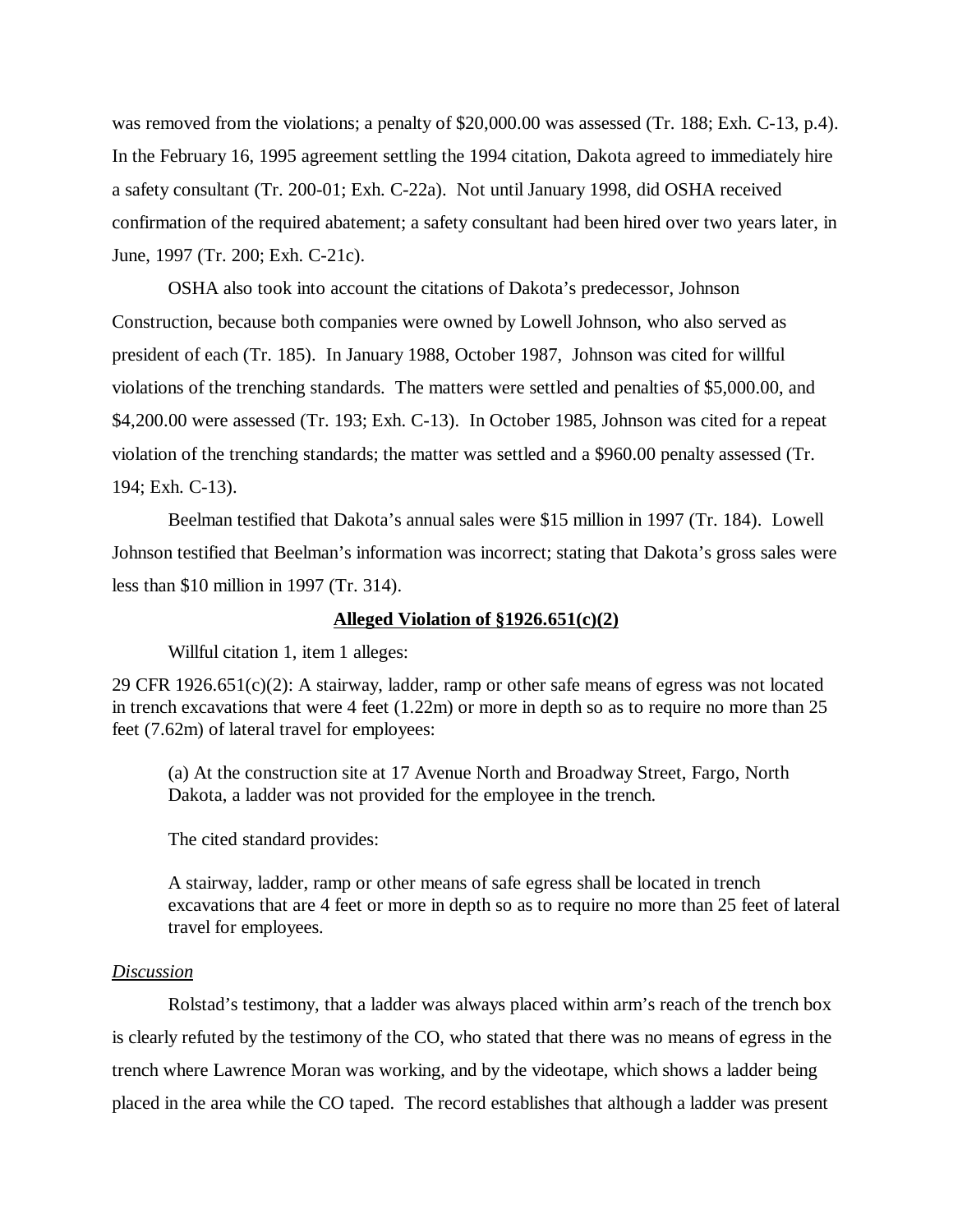on the site, at the time of the OSHA inspection it was not available for Moran's use. There were no safe means of egress provided. The violation was in plain sight of Gary Rolstad, Dakota's foreman. The citation has been established.

## *Classification*

The violation was cited as "willful." A willful violation is one committed with intentional, knowing or voluntary disregard for the requirements of the Act, or with plain indifference to employee safety. It is differentiated from other types of violations by a heightened awareness of the illegality of the conduct or conditions, and by the state of mind, *i.e.* conscious disregard or plain indifference.

During the August 13, 1997 inspection, in full view of their co-workers and supervisory personnel at least two employees in three different locations were observed working in conditions that exposed them to immediate burial from collapsing trench walls. Alternative means of protection in the form of trench boxes were provided, but due to the employer's lax enforcement of safety rules, discussed fully in item 2B below, employees routinely left the protection of the trench boxes.

Dakota's failure to enforce its safety rules, in such an inherently hazardous occupation, and in light of its history of prior OSHA citations, establishes its indifference to its employees' safety and its disregard for the requirements of the Act. I find that the cited violation was properly classified as willful.

#### *Penalty*

The Secretary proposes the statutory maximum penalty of \$70,000.00. The maximum penalty, however, must be reserved for the most egregious of circumstances. Here no employee was killed or injured as a result of the violation. Only one employee was exposed for a short period. The hazard associated with this violation is less grave than the hazard associated with the failure to slope or shore, with which Dakota was also cited. There the hazard is instantaneous burial, without warning. Here the ladder allows the employee to immediately exit the trench in the event of a partial collapse that does not engulf the employee.

I find that the Secretary overstated the gravity of the violation. An appropriate gravity based penalty is \$23,000.00.

Dakota is a small company, with approximately 25 employees (Tr. 115). Bruce Beelman,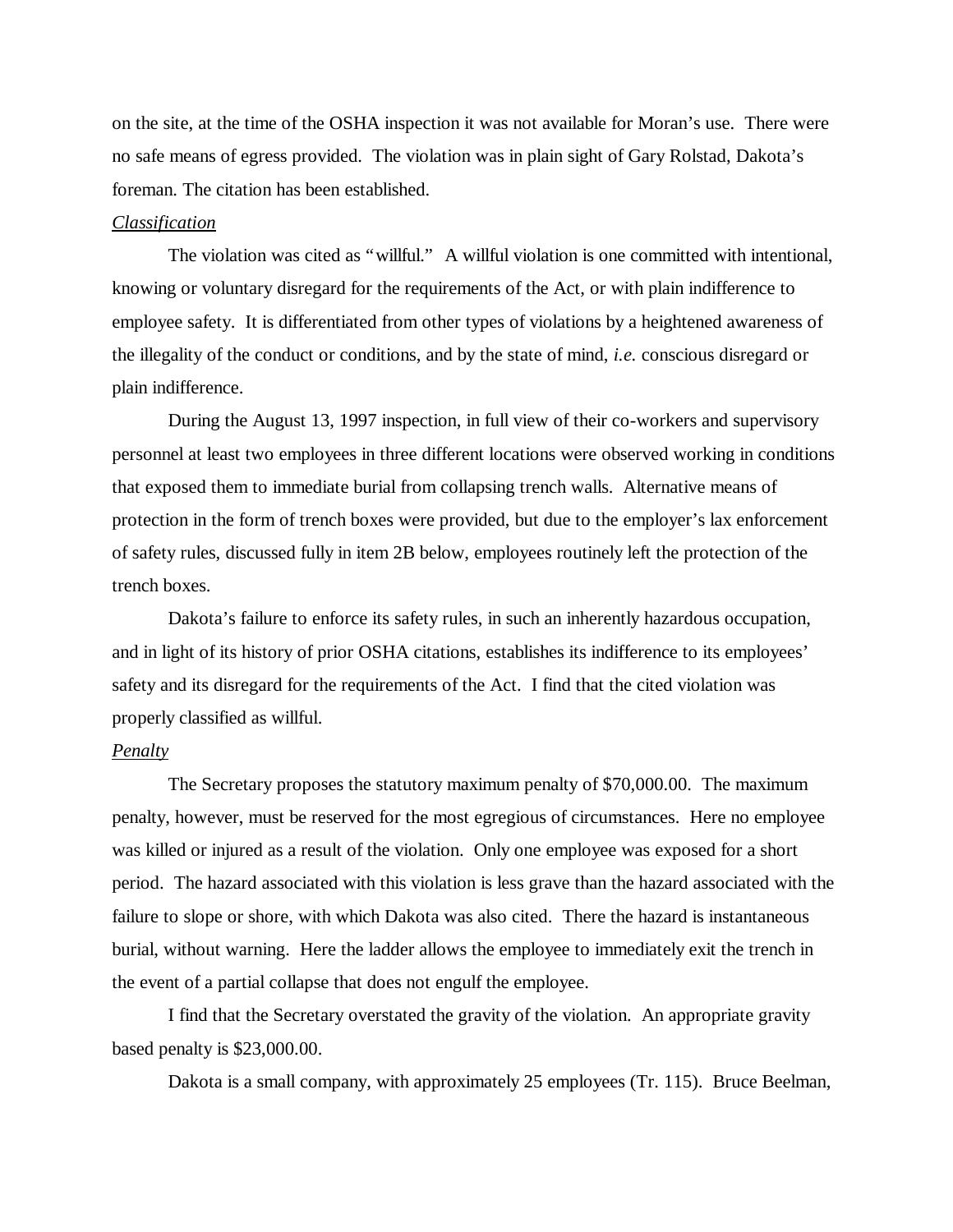an OSHA area director, testified that OSHA did not give Dakota the normal credit afforded to small companies because of its record of prior willful violations, and its failure to adhere to the terms of its settlement agreements with the Secretary (Tr. 225). Dakota was not given credit for good faith or for history for the same reason (Tr. 226).

 Respondent's size, as measured by its annual sales of approximately 10 million dollars, establishes that no reduction for size is merited. No reduction for history or good faith is merited in this case given Respondent's history of prior citations. Moreover Dakota's failure to timely fulfill its obligations under prior settlement agreements demonstrates its unwillingness to accept the spirit of the Act. No credit for good faith is appropriate.

A penalty of \$23,000.00 will be assessed for this violation.

### **Alleged Violation of §1926.651(h)(1)**

Willful citation 1, item 2A alleges:

29 CFR 1926.651(h)(1): Employees were working in excavations in which there was accumulated water, or excavations in which water was accumulating, and adequate precautions had not been taken to protect employees against the hazards posed by water accumulation:

(a) At the construction site at 17th Avenue North and Broadway, Fargo, North Dakota, precautions were not taken to prevent cave-in hazards in a trench on the west side of Broadway where there was significant accumulations of water in the trench.

The cited standard provides:

Employees shall not work in excavations in which there is accumulated water, or in excavations in which water is accumulating, unless adequate precautions have been taken to protect employees against the hazards posed by water accumulation.

The precautions necessary to protect employees adequately vary with each situation, but could include special support or shield systems to prevent cave-ins, water removal to control the level of accumulating water, or use of a safety harness and lifeline.

#### *Discussion*

Dakota does not dispute the existence of the cited violation, but argues that the Secretary failed to prove that it could have reasonably anticipated that employees would enter the unguarded excavation, and that Villanueva's presence in the trench was the result of unpreventable employee misconduct.

Dakota was running copper lines from the east to the west side of Broadway, through the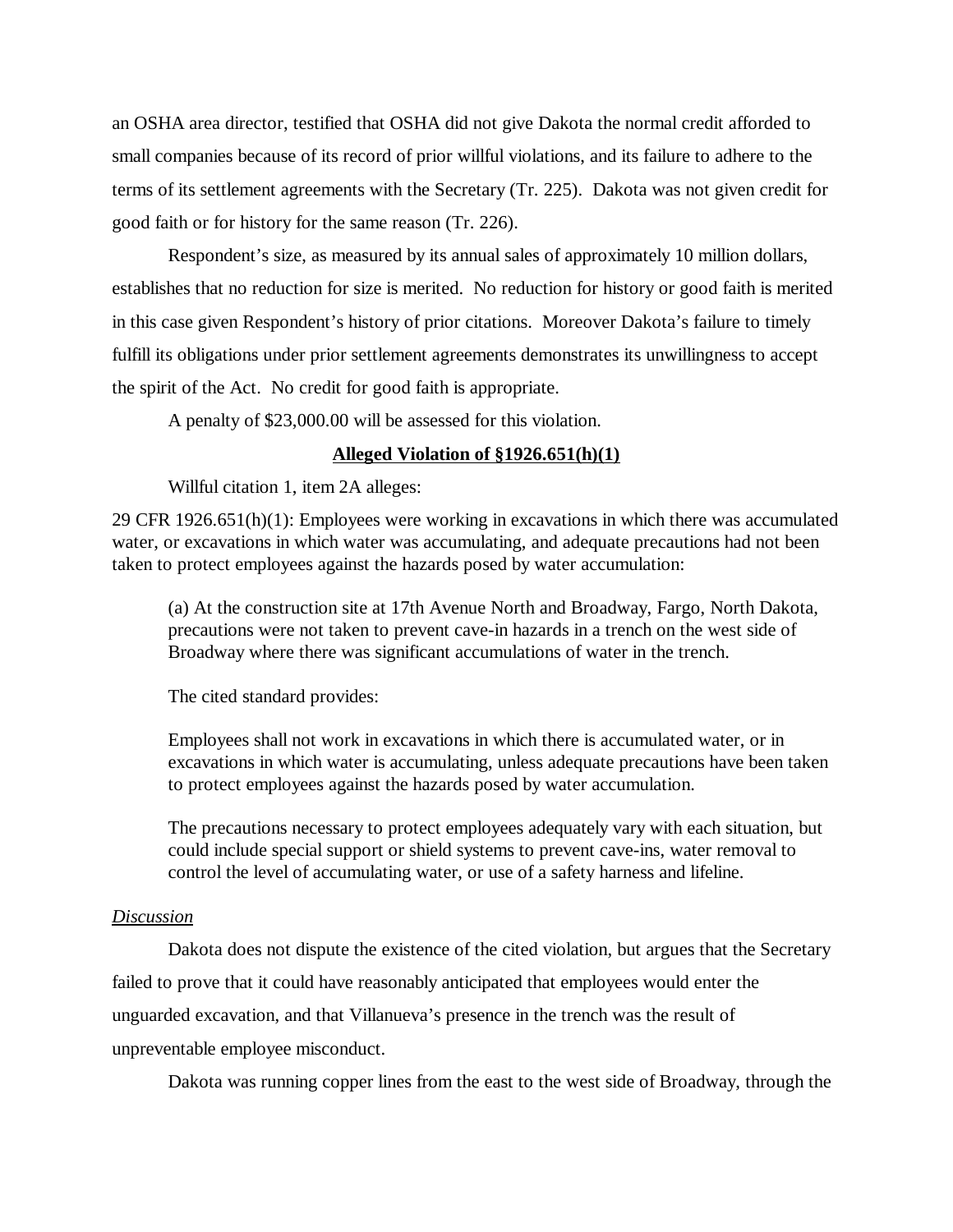existing piping. Rolstad would not have excavated the west side, had he not anticipated a need to access the area to complete the work Dakota was engaged in. Dakota cannot argue that the presence of its employees in the trench was unforeseeable.

In order to prove the affirmative defense of unpreventable employee misconduct Dakota must prove that it had a work rule in place which prohibited the violative conduct, and that it communicated and enforced the rule. *DCS Sanitation Management, Inc.*, 82 F.3d 812 (8th Cir., 1996).

Dakota maintains that it has adopted the OSHA standard in its entirety as part of its written safety program (Exh. C-4), and that it specifically prohibited employees working in unsloped excavations unless they worked from inside a trench box (Tr. 285, 301). Nonetheless, there is substantial evidence that Dakota permitted employees to leave the trench box, and winked at the employees' occasional lapses from compliance with the rule. Both Moran and Villanueva were observed working in unprotected trenches on the same day (Villanueva at two separate locations), with the full knowledge of their co-workers, and in clear sight of their supervisor. Both Moran and Reller believed that it was necessary to leave the trench box to perform their jobs; Moran admitted that he did so regularly. Rolstad told the CO that it was difficult to keep the trench box in position, and admitted he would have to remind employees to get back in the boxes. Despite the fact that Rolstad generally worked with the same six man crew, however, none ever received any discipline other than a verbal warning. Reprimands were greeted with laughter. Reller testified that he and Villanueva knew they shouldn't be working in an unguarded trench, but did so because they didn't think they'd get caught. Reller knew they would not be fired if they were caught.

After the OSHA inspection Rolstad merely reminded Villanueva of the company policy; he was not fired, his pay was not docked (Exh. R-1, p. 56). Both men were merely reprimanded by Lowell Johnson. who testified that as far as he knew it was both men's first infraction (Tr. 333). Rather than being disciplined, Reller was promoted to superintendent in May, 1998.

The evidence establishes that Dakota's safety rules were not effectively enforced, and its affirmative defense is rejected.

#### *Characterization*

The violation was cited as "willful," and a combined penalty of \$70,000.00 was proposed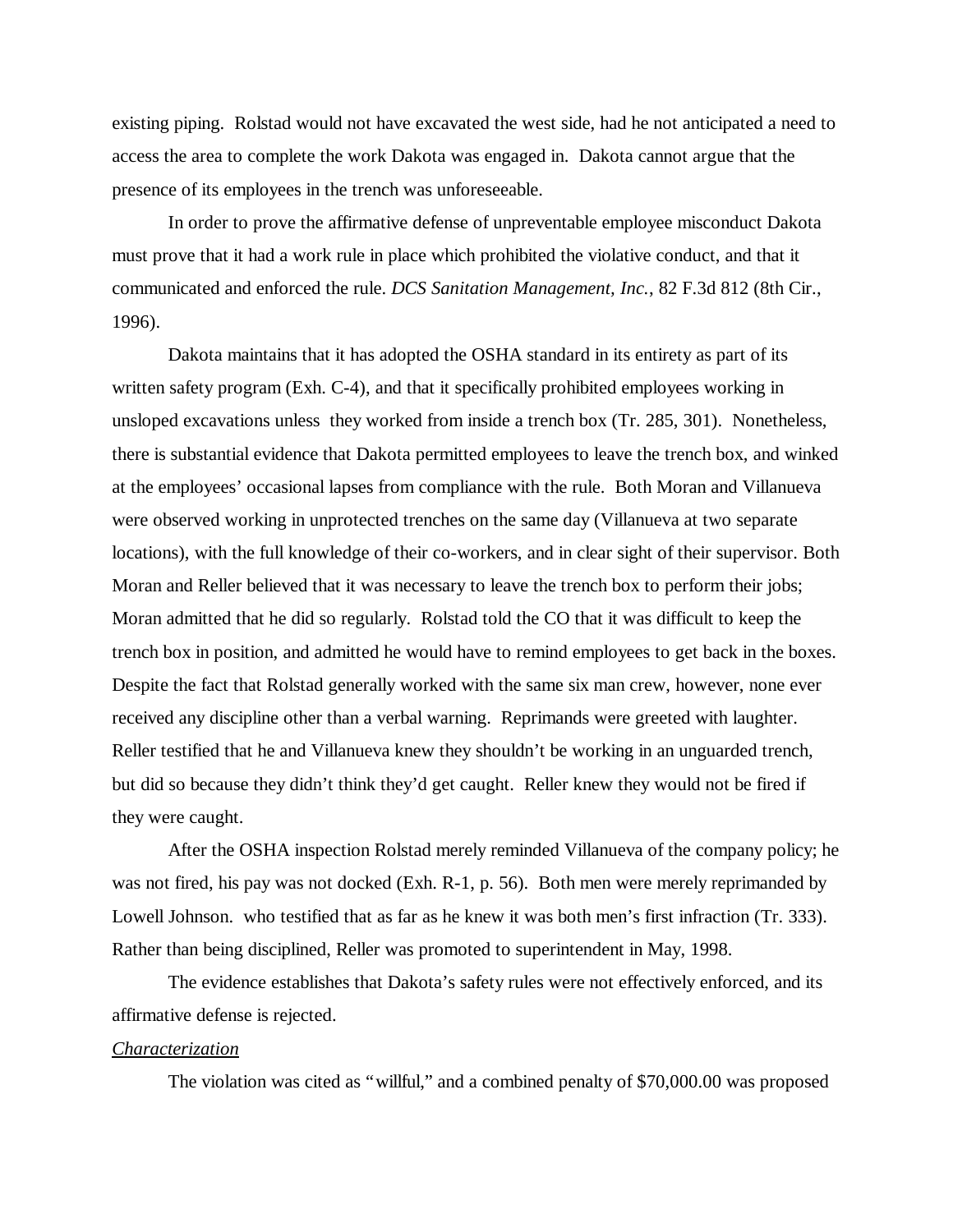for this and the violation alleged at item 2B.

The Secretary argues that Dakota's lax enforcement of its own safety rules, discussed fully above, in light of its substantial history of past OSHA citations, demonstrates a disregard for the requirements of the Act, as well as plain indifference to employee safety. This judge agrees.

As noted above, two employees in three different locations were exposed to the danger of immediate burial from collapsing trench walls. Due to the employer's lax enforcement of safety rules, employees routinely left the protection of the trench boxes.

Dakota's failure to enforce its safety rules, in light of the high gravity of the violations, and its history of prior OSHA citations, establish its indifference to its employees' safety and its disregard for the requirements of the Act. The cited violation was properly classified as willful. *Penalty*

The proposed penalty, however, is excessive. The proposed \$70,000.00 is the maximum allowable penalty for a willful violation. As noted above, the maximum penalty allowable under the statute must be reserved for the most egregious of circumstances.

Though no employees were injured, or killed as a result of this violation, the gravity of the proven violation is high. Dakota argues that the water in the trench was not groundwater, that there was "not really" a lot of vibration from surface activities, and that spoil materials had been placed back at least two feet from the edge (Exh. R-1, p. 24, Tr. 164, 295-95). Nonetheless the walls of the west excavation (stipulated as Type B) were either vertical or undercut. Gary Rolstad admitted that accumulations of water in a trench, which were clearly visible in the videotape of the cited trench, adversely affect an employee's footing, and can increase the chance of a cave-in (Exh. R-1, p. 43-44). Trench walls may collapse and bury an employee in the trench without warning. Given the 10 foot depth of this trench, it is likely that an exposed employee would have been completely engulfed by a collapsing wall. Villanueva was in the trench for approximately five minutes, during which time he was exposed to the cave-in hazard.

 A gravity based penalty of \$40,000.00 is deemed appropriate for the cited violation and will be assessed. In accordance with the prior penalty discussion, no reduction of the gravity based penalty for size, history or good faith is appropriate.

## **Alleged Violation of §1926.651(k)(1)**

Willful citation 1, item 2B alleges: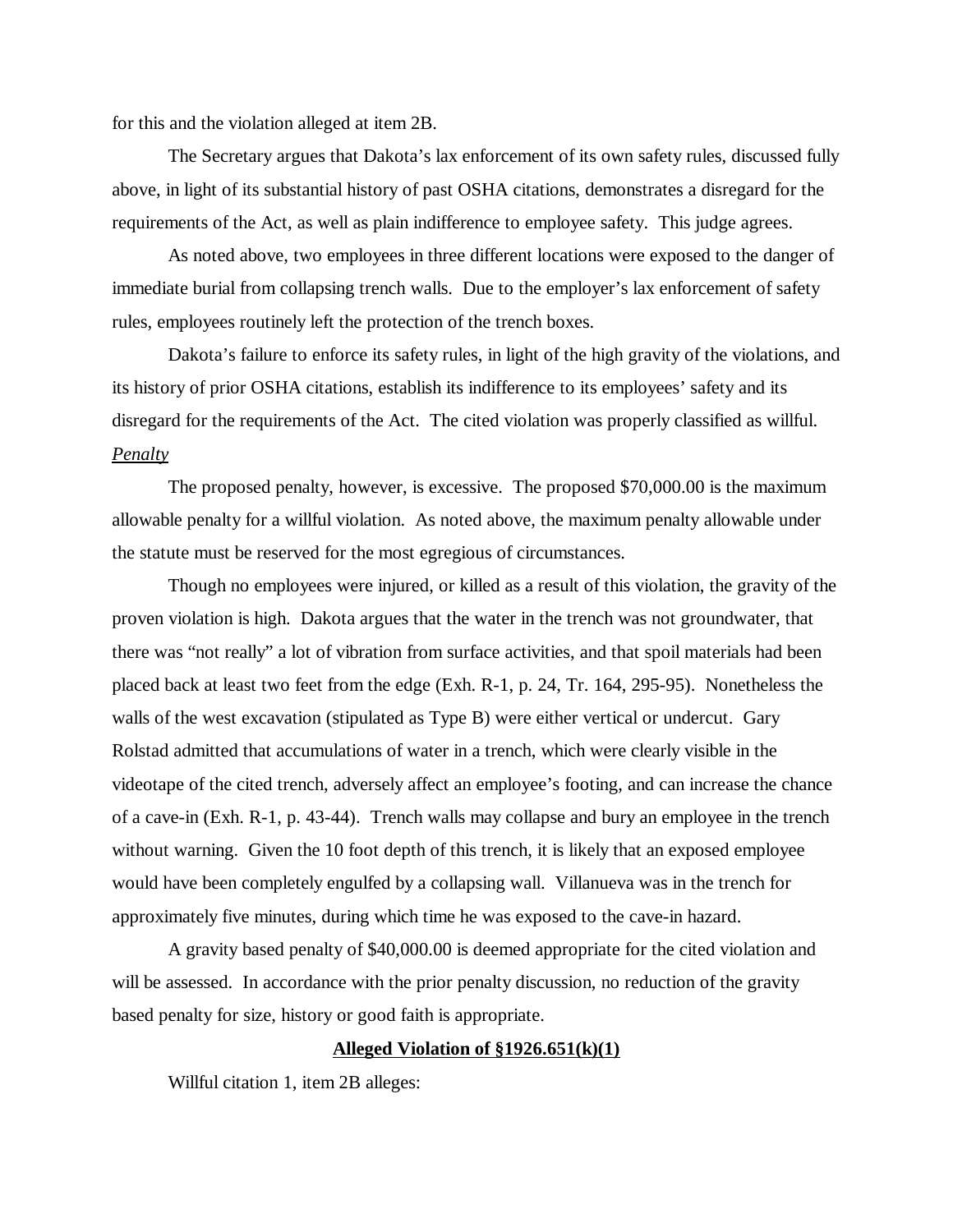29 CFR 1926.651(k)(1): Daily inspections of excavations, the adjacent areas, and protective systems were not made by a competent person for evidence of a situation that could have resulted in possible cave-ins, indications of failure of protective systems, hazardous atmospheres, or other hazardous conditions:

(a) At the construction site at 17th Avenue North and Broadway, Fargo, North Dakota, the competent person on site did not make daily inspections of the trench on the west side of Broadway in which there was a significant accumulation of water.

The cited standard provides:

Daily inspections of excavations, the adjacent areas, and protective systems shall be made by a competent person for evidence of a situation that could result in possible cave-ins, indications of failure of protective systems, hazardous atmospheres, or other hazardous conditions. An inspection shall be conducted by the competent person prior to the start of work and as needed throughout the shift.

# *Discussion*

Gary Rolstad testified that he inspected the west excavation after encountering water in the existing pipe. Neither the CO, nor Complainant's counsel questioned Rolstad about his methods, nor produced any evidence contradicting Rolstad's testimony. There is no evidence establishing that Rolstad's inspection was insufficient to identify the hazards posed by the water in the west excavation, or that his inspection failed to conform to the requirements of the standard.

Because the Secretary failed to establish this violation by a preponderance of the evidence, the citation will be vacated.

# **Alleged Violation of §1926.652(a)(1)**

Willful citation 1, item 3 alleges:

29 CFR 1926.652 (a)(1): Each employee in an excavation was not protected from cave-in by an adequate protective system designed in accordance with 29 CFR 1926.652(b) or (c):

(a) At the construction site at 17th Avenue North and Broadway, Fargo, North Dakota, for employees observed in several areas working outside of the trench box.

(b) At the construction site at 17th Avenue North and Broadway, Fargo, North Dakota, where a trench approximately 100 feet north of 17th Avenue North on the west side of Broadway was not properly sloped, shored, or otherwise protected, exposing employees to a potential cave-in hazard.

The cited standard provides: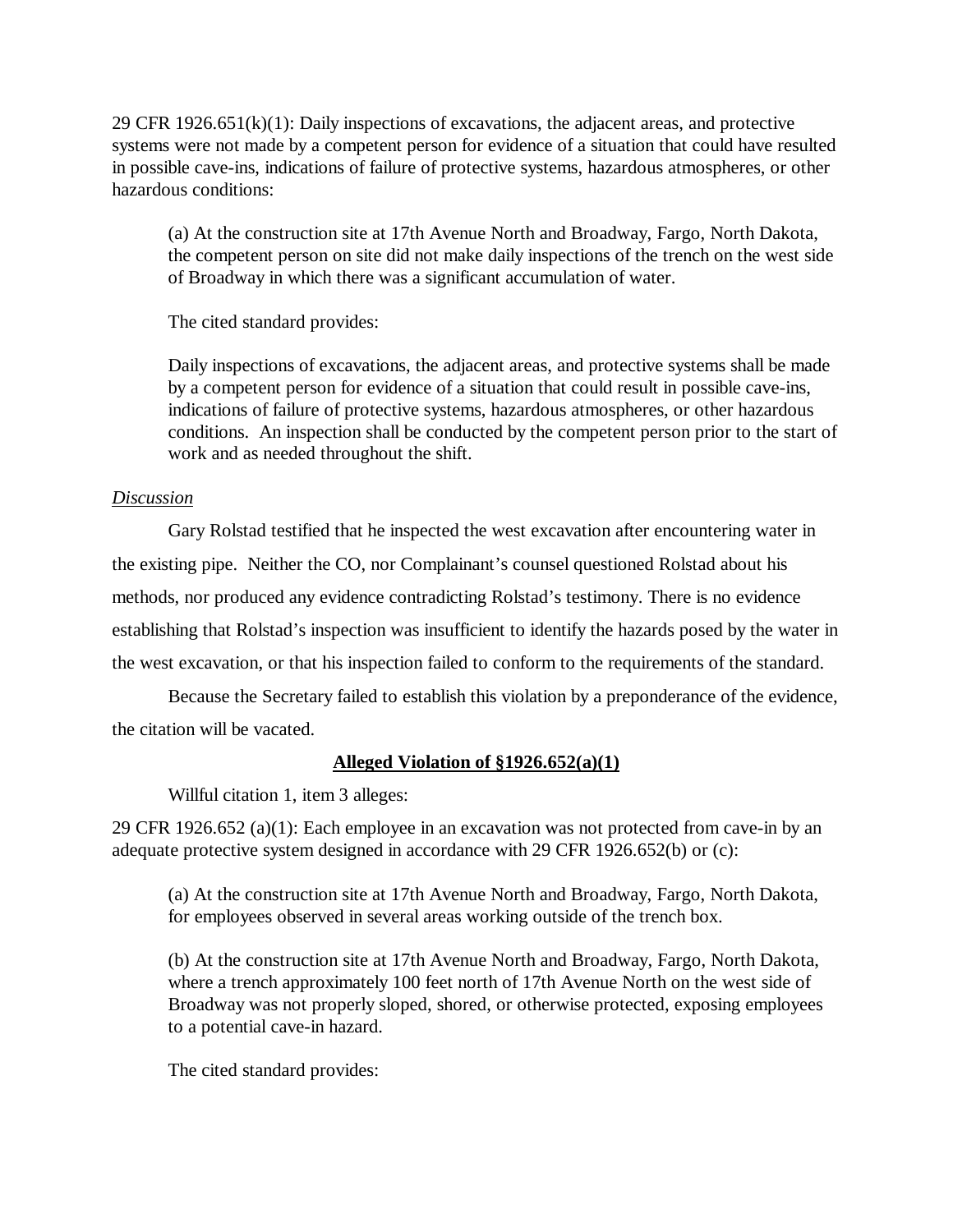Each employee in an excavation shall be protected from cave-ins by an adequate protective system designed in accordance with paragraph (b) or (c) of this section except when: (i) excavations are made entirely in stable rock; or (ii) excavations are less than 5 feet in depth and examination of the ground by a competent person provides no indication of potential cave-in.

## *Discussion*

As in item 2A, Dakota admits that employees were working in unprotected trenches in the cited locations. Dakota relies solely on its stated affirmative defense of unpreventable employee misconduct. That defense has been thoroughly discussed above, and for the reasons there stated is rejected.

## *Classification*

For the reasons discussed fully above, I find that the cited violation is properly classified as willful.